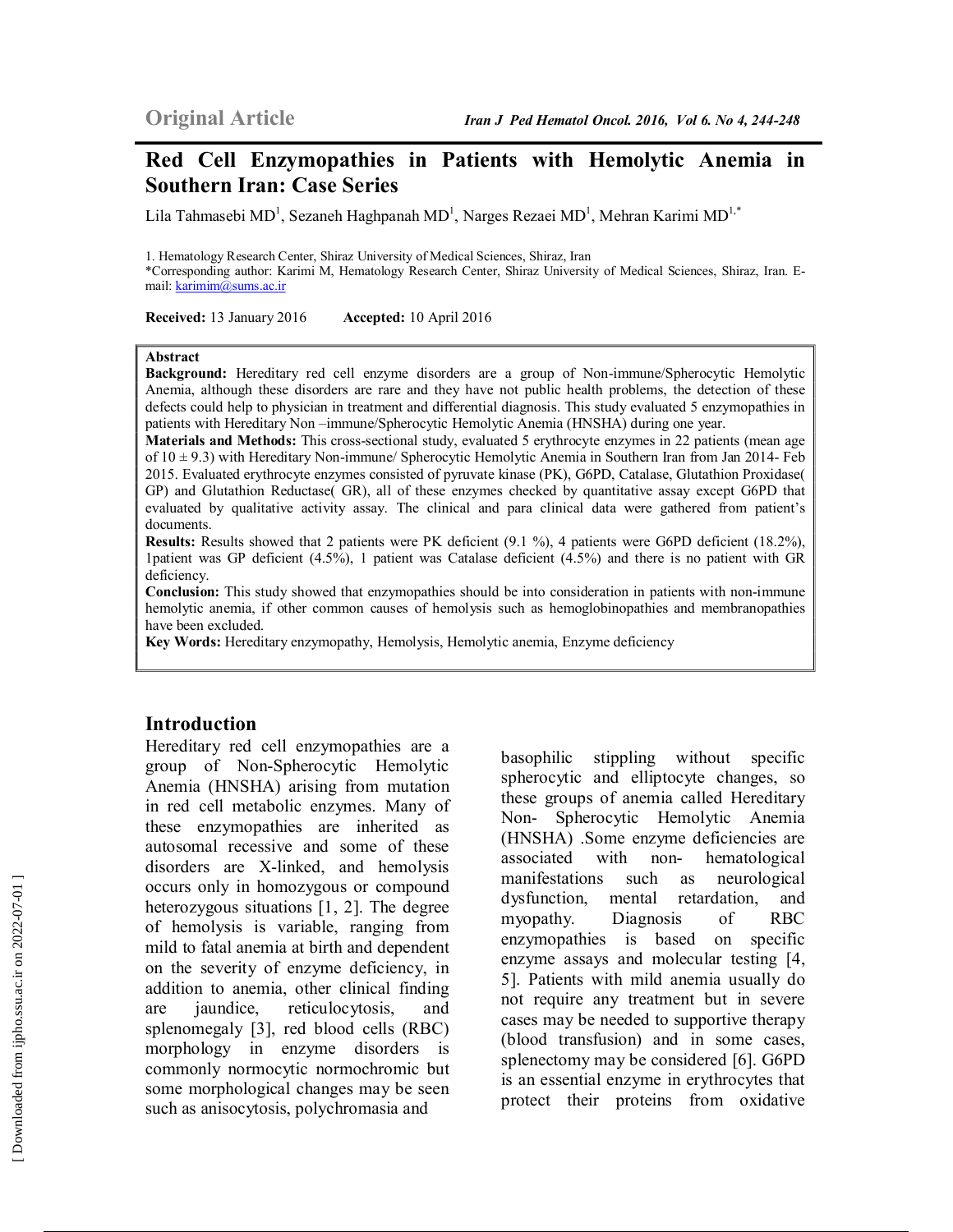damage and G6PD deficiency is the most common enzymopathy with more than 400 million person affected worldwide [7, 8]. The most prevalent enzyme deficiency of anaerobic glycolysis is Pyruvate Kinase (PK) deficiency, this enzyme convert the phosphoenol pyruvate to lactate to generating ATP in the cells, so lack of this enzyme may cause to hemolysis due to ATP insufficiency [9]. There are a number of other rare enzyme deficiencies causing HNSHA such as glucose-6-phosphate isomerase (GPI), phosphofructo kinase (PFK), aldolase, and enzymes involved in antioxidant defense system such as glutathione reductase, glutathione peroxidase and catalase [10-17]. This study was design to evaluate RBC enzymopathies in patients with nonimmune hemolytic anemia of unknown origin during one year in southern Iran.

# **Materials and Methods**

This cross sectional study, was assessed 5 specific RBC enzymes in all patients (n=22) with Non- Immune hemolytic anemia of unknown origin referred to tertiary hospital in Shiraz, Southern Iran from Jan 2014- Feb 2015. Because this type of the disease is rare we evaluated all patients with immune hemolytic anemia of unknown origin that other common causes of hemolysis such as hemoglobinopathies and membranopathies have been excluded during a specific time period (one year). The study was approved by medical ethics committee of Shiraz University of Medical Sciences and consent form was taken from patients or their legal parents, none of the patients had any history of blood transfusion during this study. Through this study with consideration of age and sex, Complete Blood Count (CBC), Peripheral blood smear, Reticulocyte count , total, direct and indirect bilirubin, Combs test, Hemoglobin Electrophoresis, Osmotic Fragility Test, LDH, AST,ALT were assessed in study group. Exclusion criteria were patients with immune hemolytic anemia, hemoglobinopathies, and

membranopathies. Blood sample for enzymatic assays were collected into heparinized tubes and then centrifuged at 3000 rpm for 15 minutes and then erythrocyte washed three times with isotonic saline solution. After this step, sample preparation was done according to the kit manual.

#### **Enzyme assays**

PK activity was measured by lactate dehydrogenase coupled spectrophotometric assay (all substrates provided by Sigma USA) and G6PD activity assay also was done by Kimiya Pajohan G6PD activity assay kit, all results were expressed in U/g hemoglobin (Hb). GPx activity was measured by continuous monitoring of the regeneration of reduced glutathione (GSH) from oxidized glutathione (G-S-SG) upon the action of GR and NADPH according to the spectrophotometeric method of Fecondo and Augusteyn at 340 nm at 37  $\Box$  C. GR activity was assayed using the method described by Carlberg and Mannervik with some modifications, following this procedure: cuvette contained 270 µl incubation buffer (60 µM), 40µl BSA  $(Sigma USA)$  (10 mM), 100 µl GSSG( Fluka Swiss) (33% M), 100 µl NADPH (Sigma USA) (2 mM) as substrate and 150  $\mu$ l sample in a final volume of 660  $\mu$ l, and then decrease in the absorbance was monitored spectrophotometrically at 340 nm. Specific enzyme activity was calculated in terms mU/mg protein. In addition, Catalase activity was assayed spectrophotometerically by monitoring the decomposition of H2O2 (Sigma USA), using the procedure of Aebi. Descriptive data were demonstrated in an appropriate table and summarized as mean, standard deviation, and percentages.

## **Results**

All clinical and para clinical data are shown in table-1. Osmotic fragility test and Combs test were negative for all patients and also Hb electrophoresis showed normal pattern in these patients.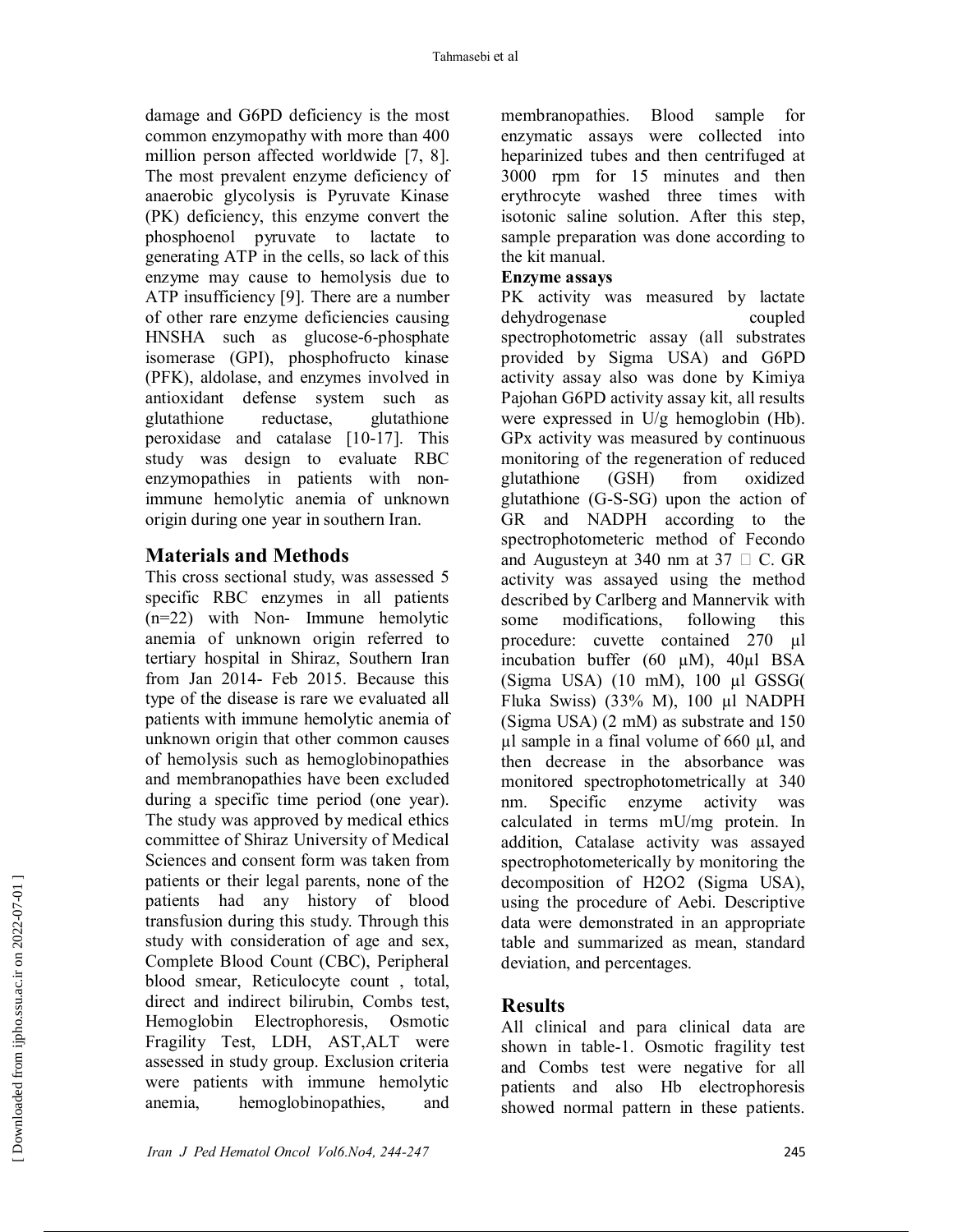Among 22 patients with HNSHA (10 Female, 12 Male) with mean age of  $10 \pm$ 9.3 , who were referred to hospital, 2 (9.1%) patients were PK deficient, 4(

18.2%) patients were G6PD deficient,  $1(4.5\%)$  patient was GP deficient,  $1(4.5\%)$ patient was Catalase deficient and there is no patient with GR deficiency.

|  | Table-1: Clinical and para clinical data of patients with hereditary non-immune hemolytic anemia |  |
|--|--------------------------------------------------------------------------------------------------|--|
|  |                                                                                                  |  |

| patient                 | age             | <b>Sex</b>                | Splenomegaly | LDH(I)<br>UL | <b>AST(I)</b><br>U/L | ALT <sub>(I</sub><br>U/L | T.Bili(mg/dl)    | D.Bili(mg/dl)    | <b>Specific</b><br><b>Enzymopathy</b> |
|-------------------------|-----------------|---------------------------|--------------|--------------|----------------------|--------------------------|------------------|------------------|---------------------------------------|
| $\mathbf{1}$            | 8               | $\boldsymbol{\mathrm{F}}$ | Yes          | 642          | $\overline{30}$      | $\overline{35}$          | $\overline{2}$   | 0.3              | Non                                   |
| $\overline{2}$          | $\overline{11}$ | $\overline{M}$            | Yes          | 1486         | 38                   | $\overline{35}$          | $\overline{4}$   | 0.3              | G6PD deficiency                       |
|                         |                 |                           |              |              |                      |                          |                  |                  |                                       |
| $\overline{\mathbf{3}}$ | $\mathbf{1}$    | $\overline{\mathrm{F}}$   | Yes          | 1262         | 155                  | 72                       | 2.5              | 0.31             | Non                                   |
| $\overline{4}$          | $\overline{4}$  | $\overline{M}$            | Yes          | 485          | $\overline{45}$      | $\overline{25}$          | 2.5              | $\overline{0.3}$ | Non                                   |
| $\overline{5}$          | $\overline{9}$  | $\overline{M}$            | Yes          | 1078         | $\overline{58}$      | $\overline{35}$          | 3.8              | 0.4              | G6PD deficiency                       |
| 6                       | $\overline{5}$  | $\overline{\mathrm{F}}$   | Yes          | 766          | $\overline{57}$      | $\overline{33}$          | $\overline{3.9}$ | 0.4              | Non                                   |
| $\overline{7}$          | $\overline{9}$  | $\overline{\mathrm{F}}$   | Yes          | 2567         | $\overline{65}$      | $\overline{30}$          | 4.5              | 0.5              | Non                                   |
| 8                       | 25              | $\mathbf M$               | Yes          | 775          | 89                   | 35                       | $8\,$            | 0.8              | GP deficiency                         |
| $\overline{9}$          | 18              | $\overline{\text{M}}$     | Yes          | 539          | 70                   | 29                       | 3.9              | 0.3              | Catalase deficiency                   |
| 10                      | $\overline{5}$  | $\overline{\text{M}}$     | Yes          | 421          | 65                   | $\overline{25}$          | $\overline{4}$   | 0.5              | Non                                   |
| 11                      | 18              | $\overline{\text{M}}$     | Yes          | 817          | 70                   | $\overline{30}$          | $\overline{6}$   | 0.3              | G6PD deficiency                       |
| 12                      | 1               | M                         | Yes          | 2205         | $\overline{55}$      | 30                       | $\overline{4}$   | 0.3              | G6PD deficiency                       |
| 13                      | 10              | $\boldsymbol{\mathrm{F}}$ | Yes          | 2348         | 65                   | $\overline{28}$          | 3.5              | 0.4              | Non                                   |
| $\overline{14}$         | 11              | $\overline{M}$            | Yes          | 792          | $\overline{59}$      | $\overline{33}$          | 4.5              | 0.4              | Non                                   |
| $\overline{15}$         | $\sqrt{6}$      | M                         | Yes          | 470          | 70                   | $\overline{30}$          | $\overline{5}$   | 0.3              | Non                                   |
| $\overline{16}$         | $\overline{8}$  | $\overline{\mathrm{F}}$   | Yes          | 643          | 66                   | $\overline{28}$          | 7.5              | 0.5              | PK deficiency                         |
| 17                      | 14              | $\overline{\mathrm{F}}$   | Yes          | 336          | 85                   | 40                       | 3.5              | 0.5              | Non                                   |
| 18                      | 6               | M                         | Yes          | 660          | 50                   | 30                       | $\overline{3}$   | 0.4              | Non                                   |
| 19                      | $\overline{3}$  | $\overline{M}$            | Yes          | 796          | 59                   | $\overline{28}$          | 4.2              | 0.4              | PK deficiency                         |
| $\overline{20}$         | $\overline{2}$  | $\overline{F}$            | Yes          | 241          | 130                  | 60                       | $\overline{2}$   | 0.28             | Non                                   |
| $\overline{21}$         | 42              | $\overline{\mathrm{F}}$   | Yes          | 510          | $\overline{37}$      | $\overline{35}$          | 5.5              | 0.4              | Non                                   |
| $\overline{22}$         | $\overline{4}$  | $\overline{\mathrm{F}}$   | Yes          | 260          | $\overline{35}$      | $\overline{21}$          | 2.2              | $\overline{0.2}$ | Non                                   |

## **Discussion**

G6PD deficiency is one of the most prevalent enzymopathies in the world and the frequency of this enzymopathy in Iranian population is about 11.5 percent (18) and G6PD is an essential enzyme in erythrocytes that protect their proteins from oxidative damage. Previous investigations have reported that about 80% of HNSHA are due to PK and G6PD deficiencies.

The most prevalent enzymopathy of anaerobic glycolysis in red cells is PK deficiency, this enzyme convert the phosphoenol pyruvate to lactate to generating ATP in the cells. Hemolysis degree in PK deficiency is variable, ranging from mild compensated hemolysis to severe transfusion-dependent hemolytic anemia. Some studies showed an increasing frequency for PK deficiency from Europe to Asian population and from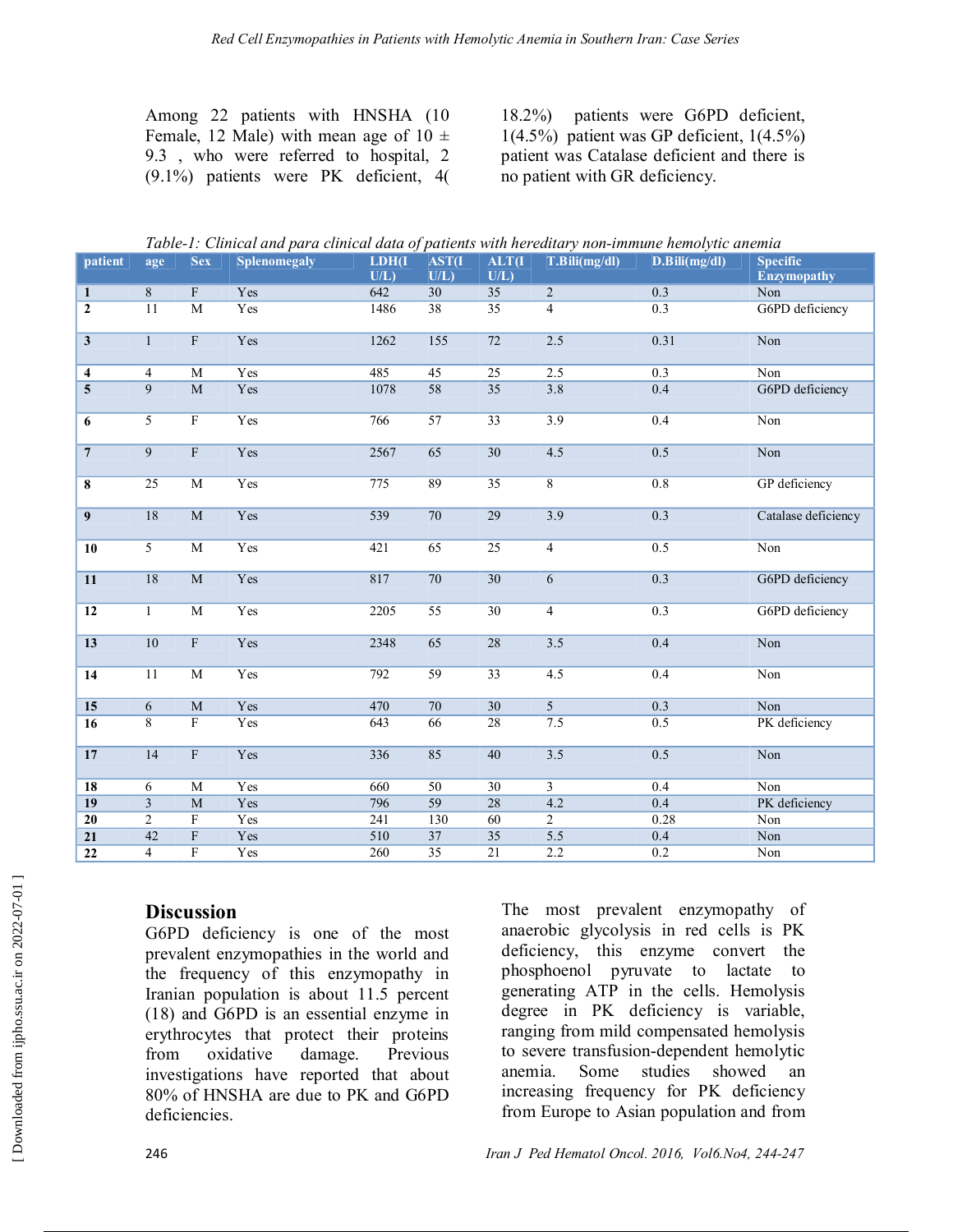central area of Iran to the Arabian Peninsula [18]. Glutathione reductase (GR) is an important enzyme for protecting red cell proteins against oxidative agents by regeneration of reduced glutathione (GSH) from oxidized glutathione (GSSG) and hereditary GR deficiency is very rare disorder characterized by susceptibility to oxidative damage [19]. Affected individuals being generally asymptomatic but hemolysis may occur with exposure to oxidative drugs or fava beans. Glutathione reductase requires flavonoids for enzymatic activity then acquired GR deficiency may also occur due to in sufficient flavin intake, but this acquired deficiency is associated with no clinical presentations. Glutathione Proxidase deficiency and other enzymopathies involved in RBC antioxidant defense system such as Catalase have been reported in some studies but they don't cause hemolysis [20]. This study showed these enzymopathies in patients with nonimmune hemolytic anemia, should be into consideration if other common causes of hemolysis such as hemoglubinopathies and membranopathies have been excluded. This study investigated 5 erythrocyte metabolic enzymes in patients with HNSHA who were referred to tertiary hospital in Shiraz, Southern Iran. According to gathered data in this study, estimated frequency of PK deficiency among our 22 patients was  $9.1 \%$  (2) patients), and for G6PD deficiency was 18.2% (4 patients), for GP deficiency was 4.5% (1 patient), for Catalase deficiency also was 4.5% (1 patient) and there is no patient with GR deficiency. However, the exact frequency of these enzymopathies needs more comprehensive investigation.

## **Conclusion**

In conclusion, present study showed that as like as worldwide distribution the most of these ezymopathies related to G6PD deficiency and then related to PK deficiency. Other enzymopathies evaluated

in this study have same frequency in patients. Indeed, to detection of exact causes of hemolytic anemia in other patients and to determine the certain frequency of these enzymopathies, more comprehensive investigation with large sample size and complete assay such as molecular testing is needed.

## **Acknowledgment**

This study was supported by the Shiraz University of Medical Sciences and it is necessary to appreciate the respected staff in Shahid Faghihi hospital and Nemazee hospital who have cooperated in data collection. Also, we thank Shirin Parand at the Hematology Research Center for her help with manuscript preparation and improving the use of English in the manuscript.

#### **Conflict of interest statement**

The authors declare that they have no conflict of interest.

## **References**

1. Arya R, Layton DM, Bellingham AJ. Hereditary red cell enzymopathies. Blood Rev 1995; 9:165–75.

2. van Wijk R, van Solinge WW. Disorders of red cells resulting from enzyme abnormalities. Williams Hematology. Kaushansky KJ, Lichtman MA, Beutler E, Kipps TJ, Seligsohn U, Prchal JT. (eds). New York: McGraw-Hill, 2010: 647–74.

3. Jacobasch G, Rapoport SM. Hemolytic anemias due to erythrocyte enzyme deficiencies. Mol Aspects Med 1996;17: 143–70.

4. Beutler E. Red Cell Metabolism. A Manual of Biochemical Methods. 3rd Ed. Orlando, FL, Grune & Stratton, 1984.

5. Lewis SM, Bain BJ, Bates I. Dacie and Lewis Practical Haematology. 10th Ed. London: Curchill Livingstone, 2006: 205- 237.

6. Zanella A, Fermo E, Bianchi P, Valentini G. Red cell pyruvate kinase